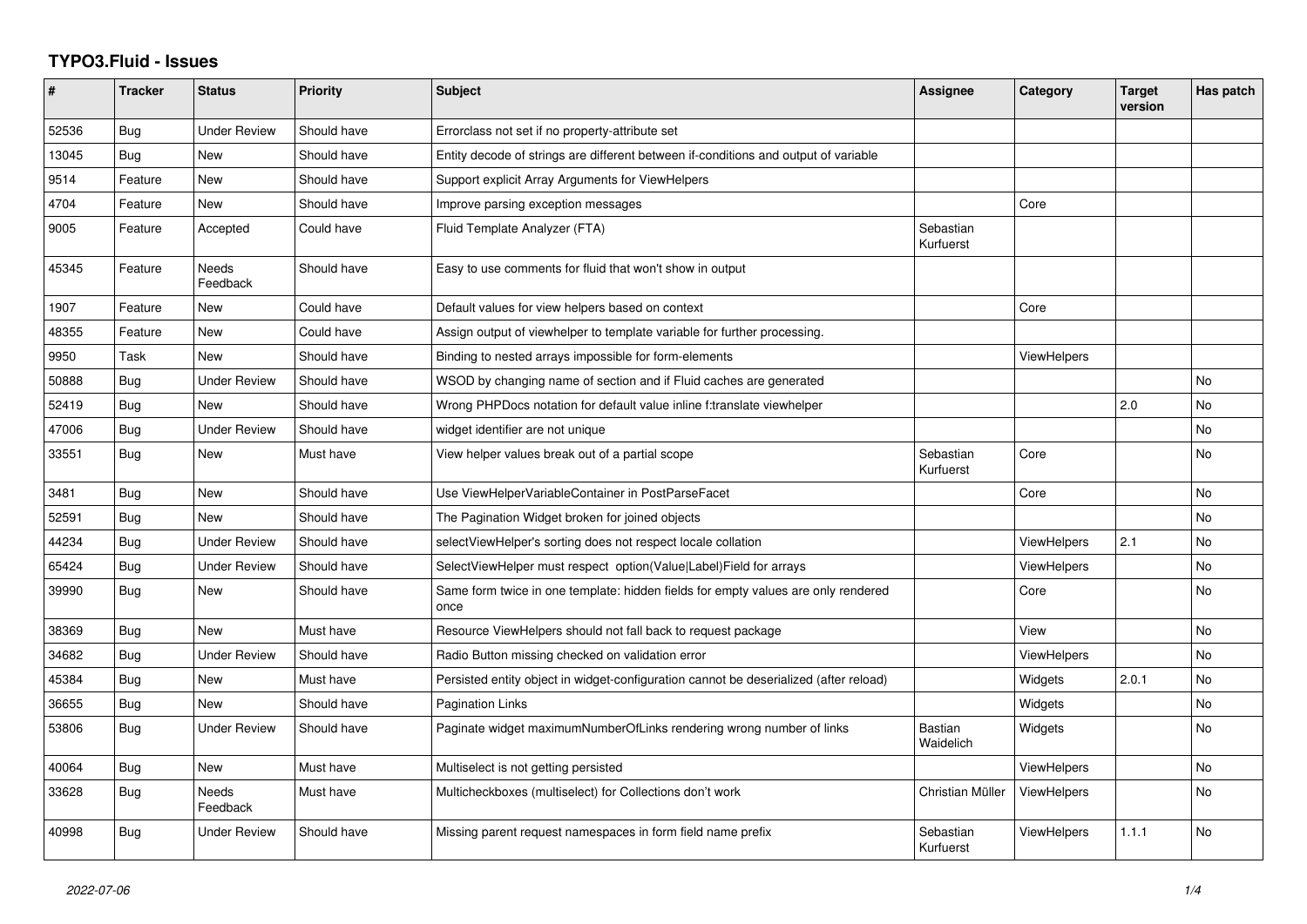| #     | <b>Tracker</b> | <b>Status</b>       | <b>Priority</b> | <b>Subject</b>                                                                                              | <b>Assignee</b>             | Category    | <b>Target</b><br>version | Has patch |
|-------|----------------|---------------------|-----------------|-------------------------------------------------------------------------------------------------------------|-----------------------------|-------------|--------------------------|-----------|
| 28549 | Bug            | New                 | Should have     | make widgets cacheable, i.e. not implement childnodeaccess interface                                        |                             |             |                          | <b>No</b> |
| 27607 | Bug            | New                 | Must have       | Make Fluid comparisons work when first element is STRING, second is NULL.                                   |                             | Core        |                          | No        |
| 55008 | Bug            | <b>Under Review</b> | Should have     | Interceptors should be used in Partials                                                                     | Christian Müller            |             |                          | No        |
| 57885 | Bug            | New                 | Must have       | Inputs are cleared from a second form if the first form produced a vallidation error                        |                             |             |                          | No        |
| 28553 | Bug            | New                 | Should have     | improve XHProf test setup                                                                                   |                             |             |                          | No        |
| 59057 | Bug            | <b>Under Review</b> | Must have       | Hidden empty value fields shoud be disabled when related field is disabled                                  | Bastian<br>Waidelich        | ViewHelpers |                          | No        |
| 58983 | Bug            | <b>New</b>          | Should have     | format.date does not respect linebreaks and throws exception                                                |                             |             |                          | <b>No</b> |
| 8648  | Bug            | New                 | Should have     | format.crop ViewHelper should support all features of the crop stdWrap function                             |                             | ViewHelpers |                          | No        |
| 49038 | Bug            | New                 | Must have       | form.select does not select the first item if prependOptionValue is used                                    |                             |             |                          | No        |
| 37619 | Bug            | New                 | Should have     | Fatal Error when using variable in name attribute of Section ViewHelper                                     |                             | ViewHelpers |                          | No        |
| 58921 | Bug            | New                 | Should have     | f:form.* VHs crash if NOT inside f:form but followed by f:form                                              |                             |             |                          | No        |
| 49600 | Bug            | New                 | Should have     | f:form tag shown as a HTML on frontend                                                                      |                             | ViewHelpers |                          | No        |
| 46289 | Bug            | Needs<br>Feedback   | Should have     | Enable Escaping Interceptor in XML request format                                                           |                             | View        | 2.0.1                    | No        |
| 54284 | Bug            | New                 | Should have     | Default Option for Switch/Case VH                                                                           |                             | ViewHelpers |                          | No        |
| 36662 | Bug            | Needs<br>Feedback   | Should have     | Checked state isn't always correct when property is collection                                              | Kevin Ulrich<br>Moschallski | ViewHelpers | 1.1.1                    | <b>No</b> |
| 12863 | Bug            | New                 | Should have     | Attributes of a viewhelper can't contain a '-'                                                              | Sebastian<br>Kurfuerst      | Core        |                          | No        |
| 28552 | Bug            | New                 | Should have     | (v5) write ViewHelper test for compiled run; adjust functional test to do two passes<br>(uncached & cached) |                             |             |                          | <b>No</b> |
| 28550 | Bug            | New                 | Should have     | (v4) make widgets cacheable, i.e. not implement childnodeaccess interface                                   |                             |             |                          | No        |
| 28554 | Bug            | New                 | Should have     | (v4) implement feature flag to disable caching                                                              |                             |             |                          | No        |
| 28551 | Bug            | Accepted            | Should have     | (v4) backport VHTest                                                                                        | Sebastian<br>Kurfuerst      |             |                          | No        |
| 51277 | Feature        | New                 | Should have     | ViewHelper context should be aware of actual file occurrence                                                |                             |             |                          | No        |
| 49756 | Feature        | <b>Under Review</b> | Should have     | Select values by array key in checkbox viewhelper                                                           |                             |             |                          | No        |
| 8989  | Feature        | Needs<br>Feedback   | Could have      | Search path for fluid template files                                                                        |                             | View        |                          | No        |
| 33215 | Feature        | New                 | Should have     | RFC: Dynamic values in ObjectAccess paths                                                                   |                             |             |                          | No        |
| 39936 | Feature        | New                 | Should have     | registerTagAttribute should handle default values                                                           |                             | ViewHelpers |                          | No        |
| 60271 | Feature        | New                 | Should have     | Paginate viewhelper, should also support arrays                                                             |                             |             |                          | No        |
| 5933  | Feature        | Accepted            | Should have     | Optional section rendering                                                                                  | Sebastian<br>Kurfuerst      | ViewHelpers |                          | No        |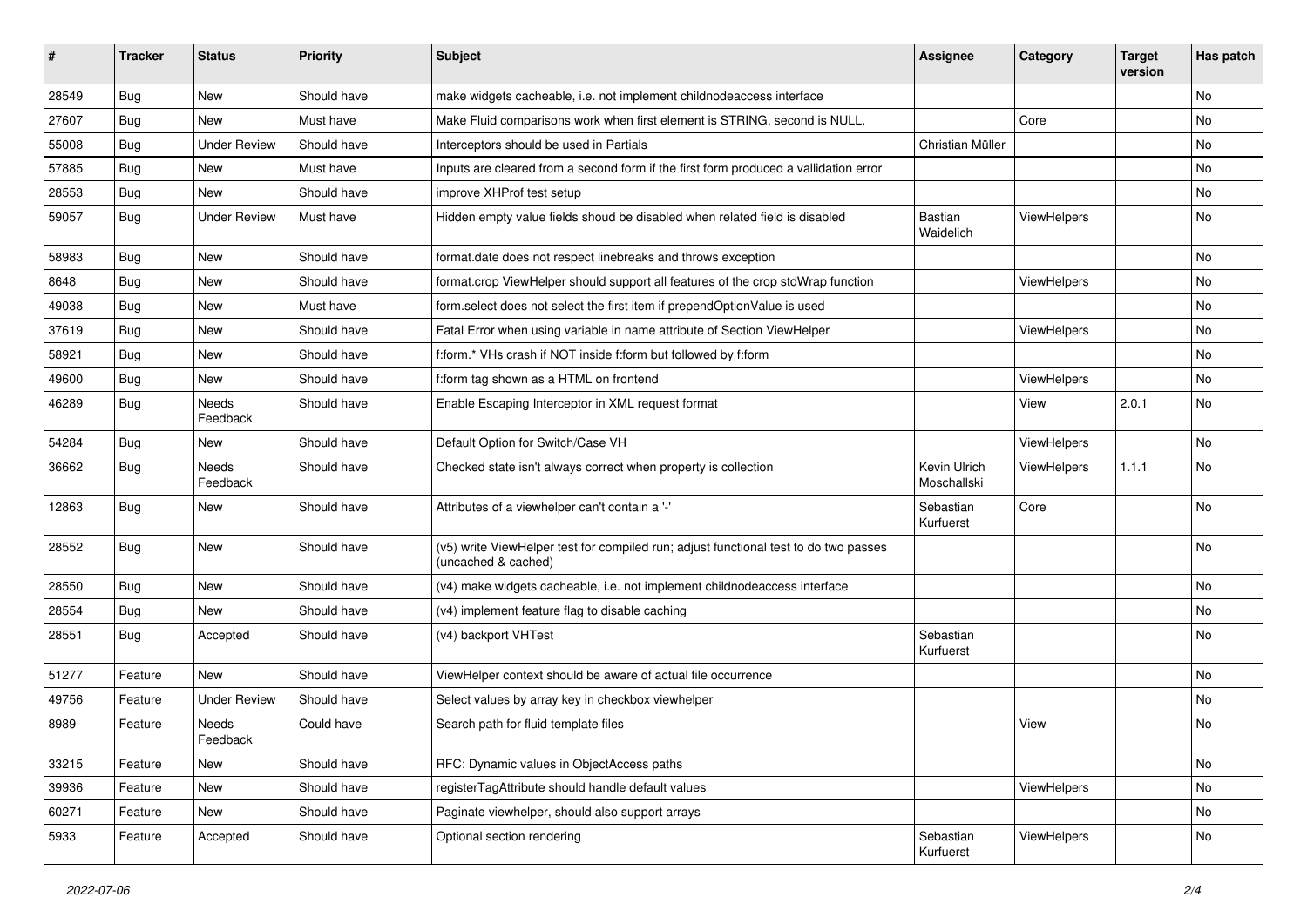| #     | <b>Tracker</b> | <b>Status</b>       | <b>Priority</b>      | <b>Subject</b>                                                                                         | <b>Assignee</b>       | Category    | <b>Target</b><br>version | Has patch |
|-------|----------------|---------------------|----------------------|--------------------------------------------------------------------------------------------------------|-----------------------|-------------|--------------------------|-----------|
| 42397 | Feature        | New                 | Should have          | Missing viewhelper for general links                                                                   |                       |             |                          | <b>No</b> |
| 30555 | Feature        | New                 | Could have           | Make TagBuilder more extensible                                                                        |                       | Core        |                          | No        |
| 33394 | Feature        | Needs<br>Feedback   | Should have          | Logical expression parser for BooleanNode                                                              | <b>Tobias Liebig</b>  | Core        |                          | No        |
| 51100 | Feature        | New                 | Must have            | Links with absolute URI should have the option of URI Scheme                                           |                       | ViewHelpers |                          | <b>No</b> |
| 37095 | Feature        | New                 | Should have          | It should be possible to set a different template on a Fluid TemplateView inside an<br>action          | Christopher<br>Hlubek |             |                          | No        |
| 10472 | Feature        | <b>New</b>          | Could have           | Fluid Standalone distribution                                                                          |                       | Core        |                          | No        |
| 31955 | Feature        | New                 | Should have          | f:uri.widget                                                                                           |                       | Widgets     |                          | No        |
| 62346 | Feature        | New                 | Could have           | f:comment should have high precende                                                                    |                       | Core        | 3.x                      | No        |
| 45153 | Feature        | New                 | Should have          | f:be.menus.actionMenuItem - Detection of the current select option is insufficient                     |                       |             |                          | No        |
| 3725  | Feature        | <b>New</b>          | Could have           | <b>CSS Engine</b>                                                                                      | Christian Müller      | ViewHelpers |                          | No        |
| 52640 | Feature        | <b>Under Review</b> | Should have          | Create an UnlessViewHelper as opposite to the IfViewHelper                                             | Marc Neuhaus          |             |                          | No        |
| 38130 | Feature        | New                 | Should have          | Checkboxes and multiple select fields should have an assignable default value                          |                       |             |                          | No        |
| 60181 | Feature        | New                 | Could have           | Caching mechanism for Fluid Views/Templates                                                            |                       | View        |                          | No        |
| 3291  | Feature        | Needs<br>Feedback   | Should have          | Cacheable viewhelpers                                                                                  |                       |             |                          | No        |
| 46545 | Feature        | New                 | Should have          | Better support for arrays in options of SelectViewHelper                                               |                       |             |                          | No        |
| 36410 | Feature        | <b>New</b>          | Should have          | Allow templates to send arguments back to layout                                                       |                       | ViewHelpers |                          | No        |
| 43346 | Feature        | <b>Under Review</b> | Should have          | Allow property mapping configuration via template                                                      | Karsten<br>Dambekalns | ViewHelpers | 2.1                      | No        |
| 40081 | Feature        | New                 | Should have          | Allow assigned variables as keys in arrays                                                             |                       |             |                          | No        |
| 60003 | Feature        | New                 | Should have          | Add required-Attribute to f:form.password                                                              |                       | ViewHelpers |                          | No        |
| 46257 | Feature        | <b>Under Review</b> | Should have          | Add escape sequence support for Fluid                                                                  |                       | Core        |                          | No        |
| 34309 | Task           | New                 | Could have           | Unknown ViewHelpers cause exception - should be handled more graceful                                  |                       | ViewHelpers |                          | No        |
| 10911 | Task           | New                 | Should have          | Tx Fluid ViewHelpers Form AbstractFormViewHelper->renderHiddenIdentityField<br>should be more reliable |                       | ViewHelpers |                          | <b>No</b> |
| 46091 | Task           | Needs<br>Feedback   | Should have          | Show source file name and position on exceptions during parsing                                        |                       |             |                          | No        |
| 54195 | Task           | New                 | Should have          | Rename and move FormViewHelper's errorClass value, currently 'f3-form-error'                           | Adrian Föder          | ViewHelpers |                          | No        |
| 43072 | Task           | New                 | Should have          | Remove TOKENS for adding templates fallback in Backporter                                              |                       | View        |                          | No        |
| 43071 | Task           | New                 | Should have          | Remove TOKENS for adding fallback teplates in B                                                        |                       |             |                          | No        |
| 42743 | Task           | New                 | Should have          | Remove inline style for hidden form fields                                                             |                       |             |                          | No        |
| 26658 | Task           | New                 | Won't have this time | Make Form ViewHelpers consistent                                                                       |                       | ViewHelpers |                          | No        |